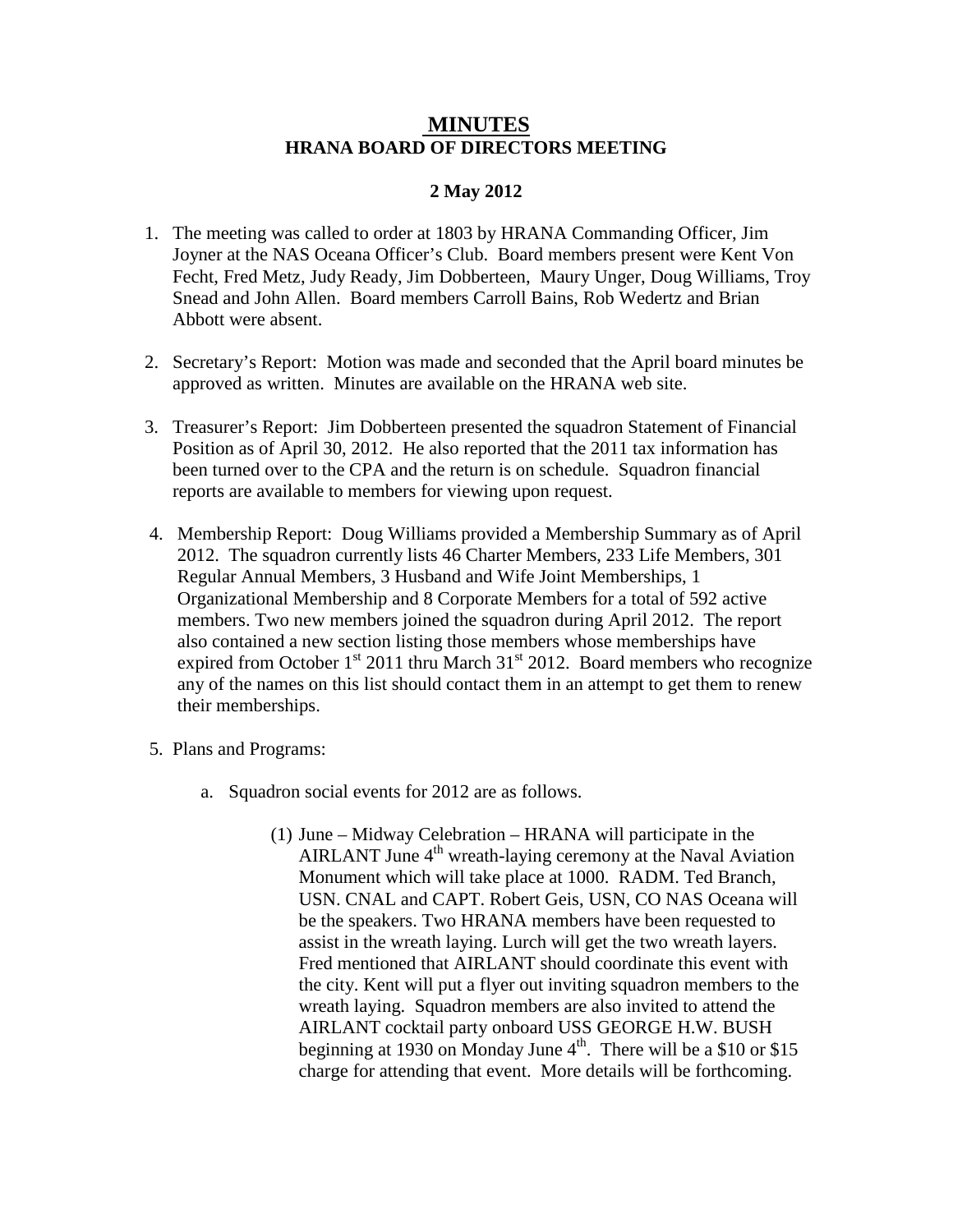- (2) August Pig Picking Judy has tentatively reserved the Shifting Sands Fireside Room for Friday 24 August. The meeting room at VFW Post 392 is also being considered. Lurch will contact Post 392 for details.
- (3) November Flight Suit Social Date and venue to be determined.
- (4) December Christmas Party Tentative dates are 7 or 14 December. Judy Ready is checking with several different venues.
- 6. May Luncheon: Wednesday May 16th, 1130 at the Dam Neck Annex Shifting Sands Club, Fireside Room. Speaker will be CAPT. Robert "Goose" Geis, C.O. NAS Oceana who will give an Oceana update and discuss other recent events. . VADM. Walter Massenburg, USN (Ret.), ANA President will be the speaker in June.
- . 7. PAO Report: Troy discussed the upcoming Virginia Beach Crime Solvers Annual Pig Pickin' and announced that he has tickets available. He will also find out the cost of renting the Military Aviation Museum and Malbon's catering.
- 8. Monument Report: Fred reported that there is still a problem in the Memorandum of Understanding with the city concerning use of the monument site. Although we are not completely happy with the MOU, it is unlikely that we will get any further concessions from the city. The backdrop for summer presentations will contain no pipes and must be moveable. The new camera has been ordered and the vendor is near the end of their 30-day period for installation. There are two plaques missing which are on order. Service flags will go up 1 June. The U.S. flag is already up.
- 9. Old Business:
	- a. Golf Tournament Lurch said participation in the golf tournament was very good and he will have a full report for the next meeting.
	- b. HRANA Letter to Headquarters: The letter has been sent to the ANA Chairman and President, all directors, ADM. Holloway, Dutch Rauch, Mike Field and Zip Rausa. Copies were also sent to ADM. Abbott and VADM. Less. Kent emailed the letter to HRANA members and to the other ANA squadrons. So far eight squadron members have replied with favorable comments and pledging support.
	- c. Little Creek Officer's Club Availability Kent will meet with club manager Amy Hummel and Little Creek Assistant MWR Director Rick Cabral to discuss the feasibility of holding some future events at the facility.
	- d. 2012 Air Show Chalet Support Letters Kent voiced concern for the number of supporters for this year and particularly in the outyears.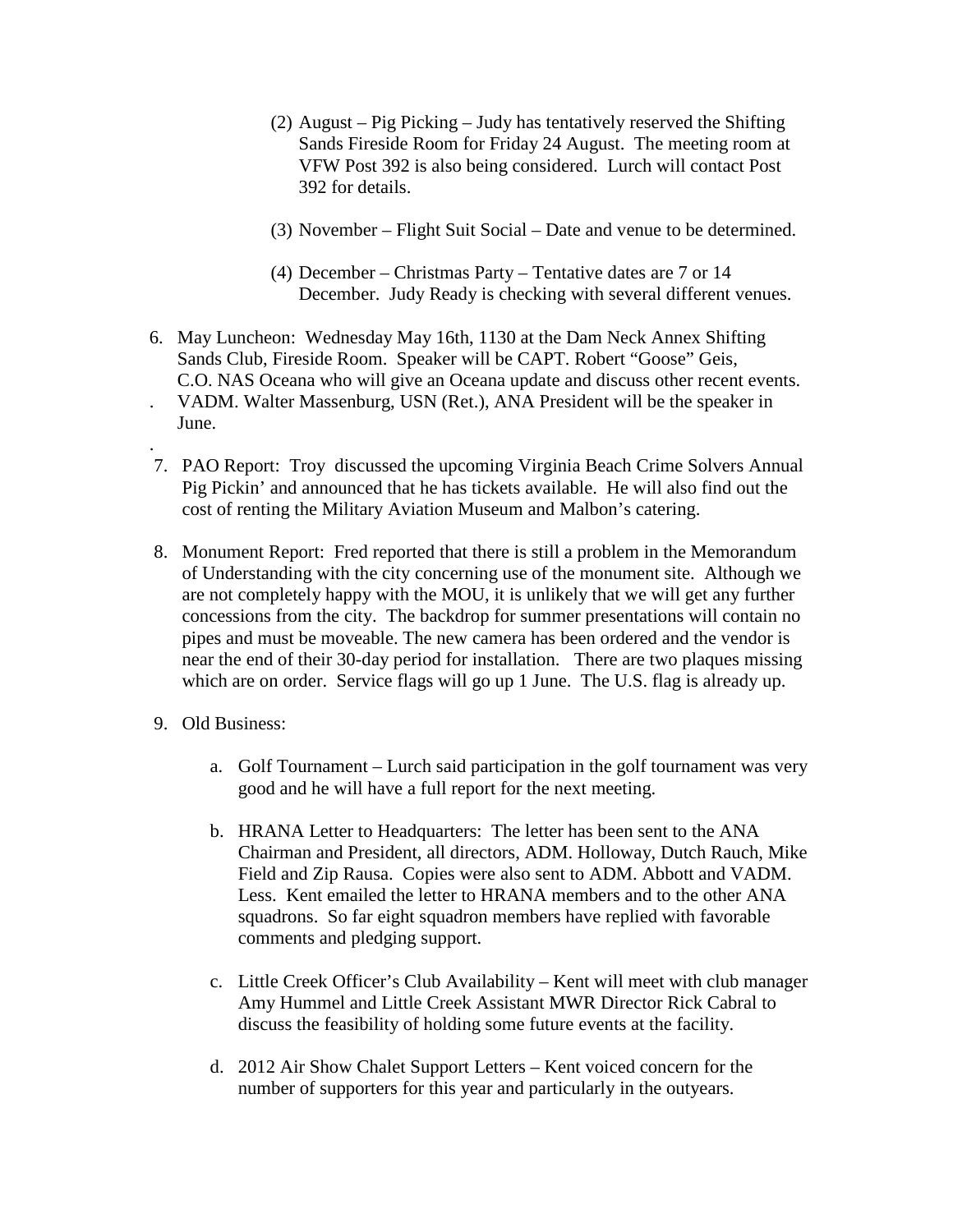One supporter's request for a W-9 form is a matter of contention. The W-9 does not seem to be the proper form and our Tax ID number is on the invoice. Lurch will check with the company to seek a resolution.

- e. STEM Opportunity: HRANA has been made aware of an opportunity to assist an organization called STARBASE Victory with the STEM program. Lurch will contact TBall Hayden to see what type of assistance they are seeking. What is expected of HRANA is uncertain and there are some doubts that we can provide any assistance.
- f. NJROTC Awards: Rick Rudell investigated this program and provided a paper detailing the requirements of this program. He also volunteered to chair the committee to handle this project. He was not present at the meeting and it is uncertain what the status of this project is.

## 10. New Business:

- a. STRATUM Web Analysis Maury requested that we have STRATUM perform a web analysis to determine how many hits are being made on the site and what pages. It has been about 4 years since the last analysis and will cost about \$500. He also requested that the calendar function be removed since it is never used. The request for STRATUM was approved.
- b. WOASF Golf Tournament May 15, 2012, NAS Oceana Flyer has been sent out to members.
- c. Local media lack of Naval Aviation knowledge and terminology. Several comments were received from members voicing concern over the media accounts of the recent F/A-18D crash and their improper phraseology and other errors in reporting. Although it was agreed that there were many errors, it was also agreed that HRANA could do very little about it.
- d, Disposition of large Naval Aviator wings held by Jerry Cox. It is believed that the wings were loaned to HRANA as a pattern during the construction of the monument but no one can remember whom they belong to. If the owner can't be identified we will have to determine a disposition for them. One suggestion was to offer them to the Military Aviation Museum to be displayed in the Navy hangar.
- d. Salisbury, Maryland Fire Department Energy-saving Bulb Dangers The fire department sited some very specific dangers from these devices, particularly if broken or improperly disposed of. They also presented some very graphic views of injuries from a broken bulb. The board agreed that this information should be forwarded to HRANA members. Kent will put out an email.